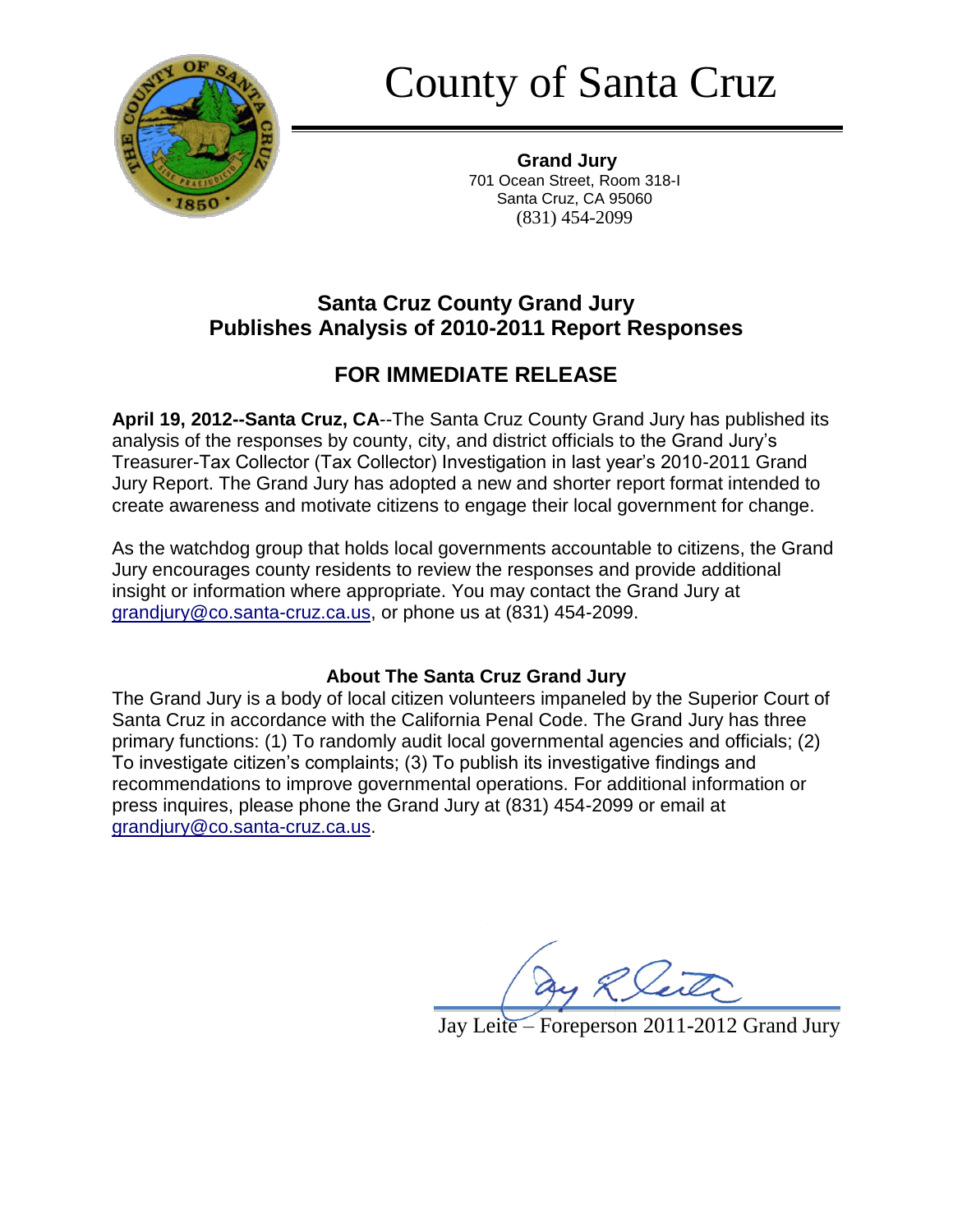### **Improvement: Where The Code Stops And Performance Starts**

*Access to public records gives citizens the opportunity to*  participate in public life, help set priorities, and hold their *governments accountable. A free flow of information can be an important tool for building trust between a government and its citizens. It also improves communication within government to make the public administration more efficient and more effective in delivering services to its constituency.*

– The Carter Center, Americas Program

The Treasurer-Tax Collector's (Tax Collector) [responses](http://www.co.santa-cruz.ca.us/LinkClick.aspx?fileticket=nHDrhLl3fI4%3d&tabid=895) to the [2010-2011 Grand Jury](http://www.co.santa-cruz.ca.us/grandjury/GJ2011_final/Delinquient_Property_Tax_Penalty_Cancellations.pdf)  [Report](http://www.co.santa-cruz.ca.us/grandjury/GJ2011_final/Delinquient_Property_Tax_Penalty_Cancellations.pdf) failed to constructively address concerns found in the Grand Jury's investigation. The Grand Jury found that the process for cancelling property tax delinquency penalties lacked transparency in that documentation for those waivers granted appeared inconsistent and the office did not keep records of waivers that were denied. Without this documentation, it is impossible to assess if waivers were granted fairly and appropriately. The Tax Collector issued the following response without directly addressing this failure:

> *Tax Collector Response: "Lest there be any misunderstanding on this point, it should be made entirely clear that this office is in full compliance with the Revenue and Taxation Code of the State of California on the issue of retention of records concerning tax penalty cancellations. For those tax penalty cancellations that are approved, please refer to F2 above. Regarding those tax penalty cancellation requests that are not approved, the Revenue and Taxation Code does not require the retention of records. Again, in both instances, this office is in full compliance with the relevant sections of California law." (see link below)*

None of the Grand Jury's findings called into question the legal compliance of the Tax Collector's office. Yet, rather than constructively address the findings as requested by the Grand Jury, the Tax Collector's responses focused upon compliance with county, state, and federal laws. The Grand Jury's findings and recommendations were intended to make Tax Collector operations more transparent and responsive to the public–a primary focus of the original investigation.

In contrast to the Tax Collector responses, the Sheriff's Office presented thoughtful replies to findings and recommendations and offered solutions on how to improve their performance. One such example may be found in their response to Recommendation 5, which suggested that the Sheriff's Office should track the effectiveness and results of their education and restorative programming. The Sheriff's Office acknowledged the difficulties of serving a highly transient population while asserting they are working on a method to track the progress and outcomes of their education interventions.